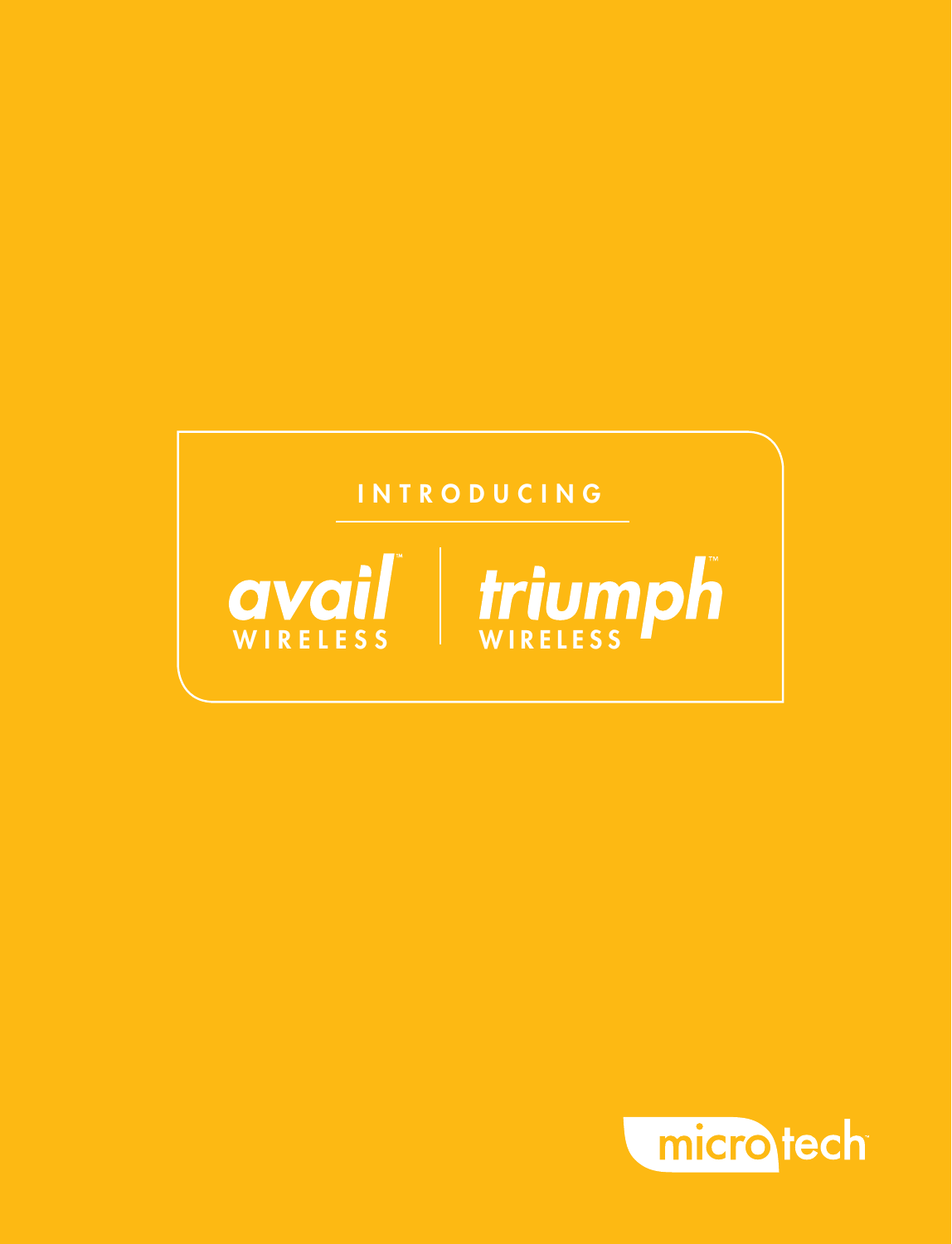## Now, *all* your patients can *benefits of wireless* enjoy the

The exceptional quality and simple functionality that have made our wireless hearing aids so popular with patients and professionals has never been available in an entry-level line – *until now!*

Our Triumph and Avail Wireless product lines provide exceptional feedback cancellation and noise management capabilities, while enabling all your patients to be fully connected to their world.

**Synchronized user controls** allow you to program singleaid adjustments for your patients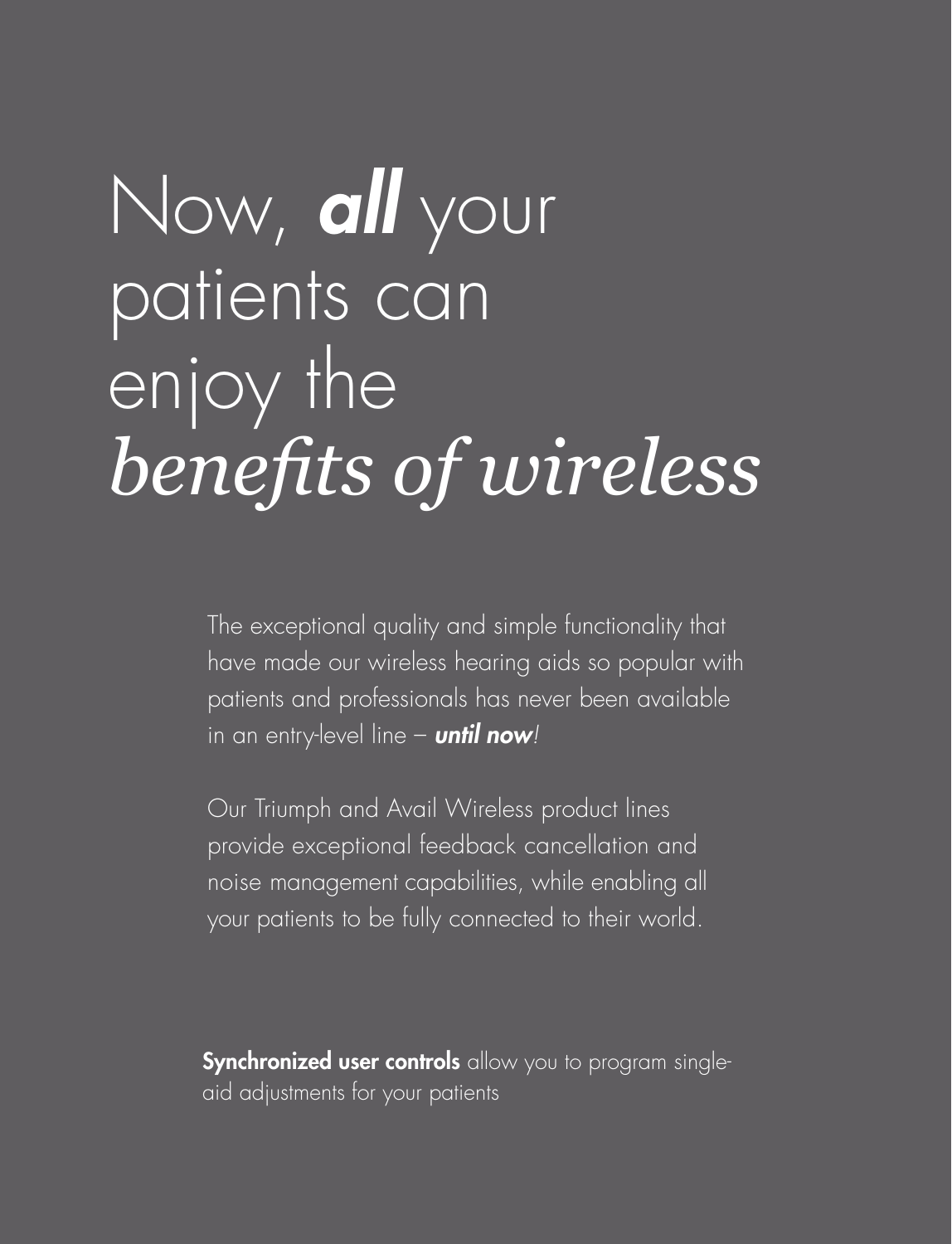

# triumph

Our value-priced Triumph hearing aids deliver the benefits of IRIS Technology in a durable 312 RIC and a 312 mini BTE that have been newly styled with ergonomic switches and other patient-driven extras.

- New ISO Compression allows for independent control of soft, moderate and loud level speech, to deliver a more optimized listening experience
- Ergonomic switch gives users a simple, tactile way to control volume and change memory modes
- SnapFit receivers offer easier receiver connection and ensure greater stability
- 312 mini BTF features redesigned thin tubes to ensure ideal positioning and comfort
- HydraShield®<sup>2</sup> moisture protection system makes Triumph resistant to water, wax and oils

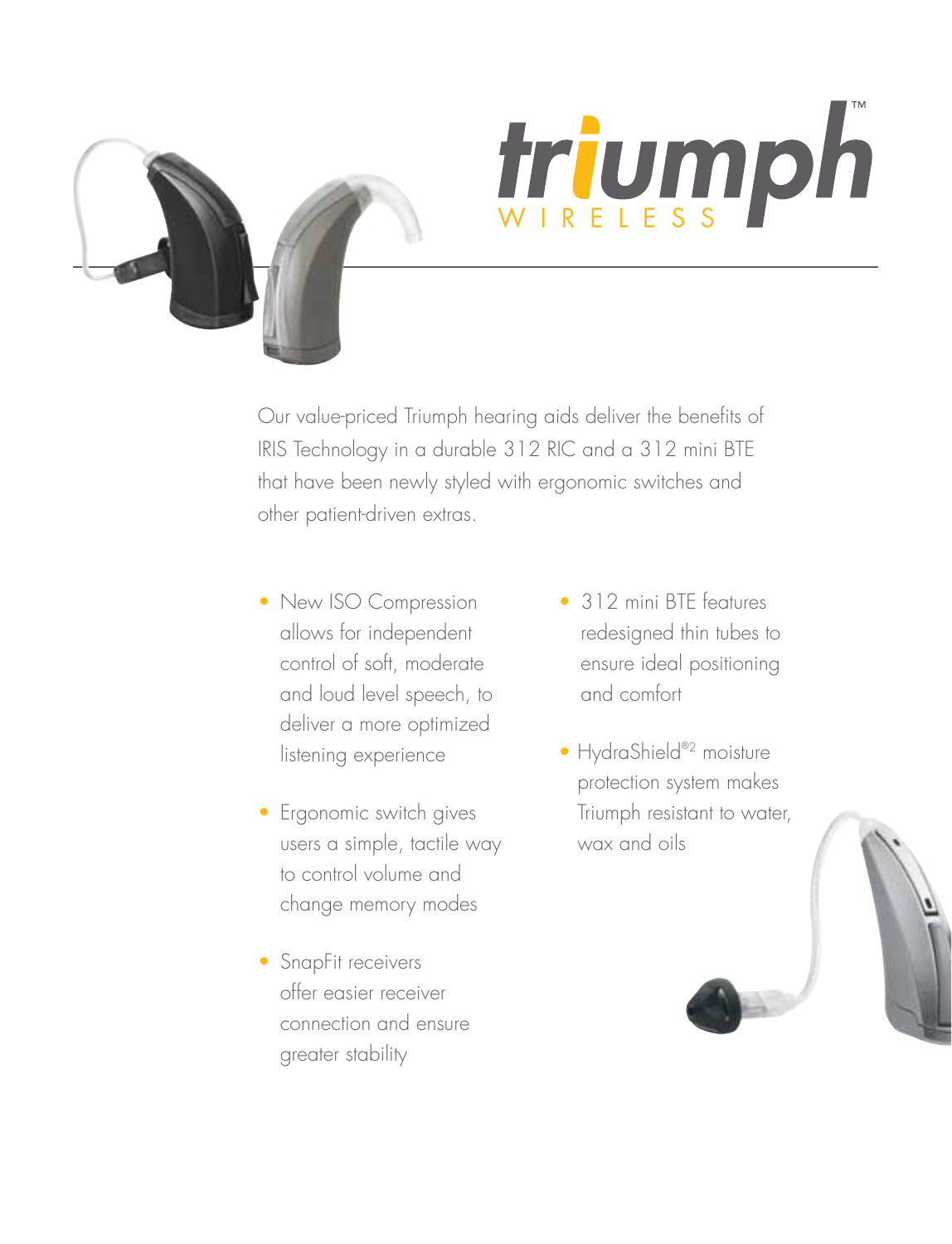

Avail Wireless combines the solid performance of our Avail family with the unprecedented benefits of IRIS Technology. Now, every patient who wants a wireless hearing aid can have one.

- Available in one of our renowned custom styles, including a CIC, Half Shell, ITE and ITC
- Ready to fit in a 312 RIC or 13 RIC
- RIC styles feature HydraShield2, our omniphobic nano-coating that repels water, wax and oils



Our new Triumph and Avail product lines deliver the perfect combination of simplicity, performance and value.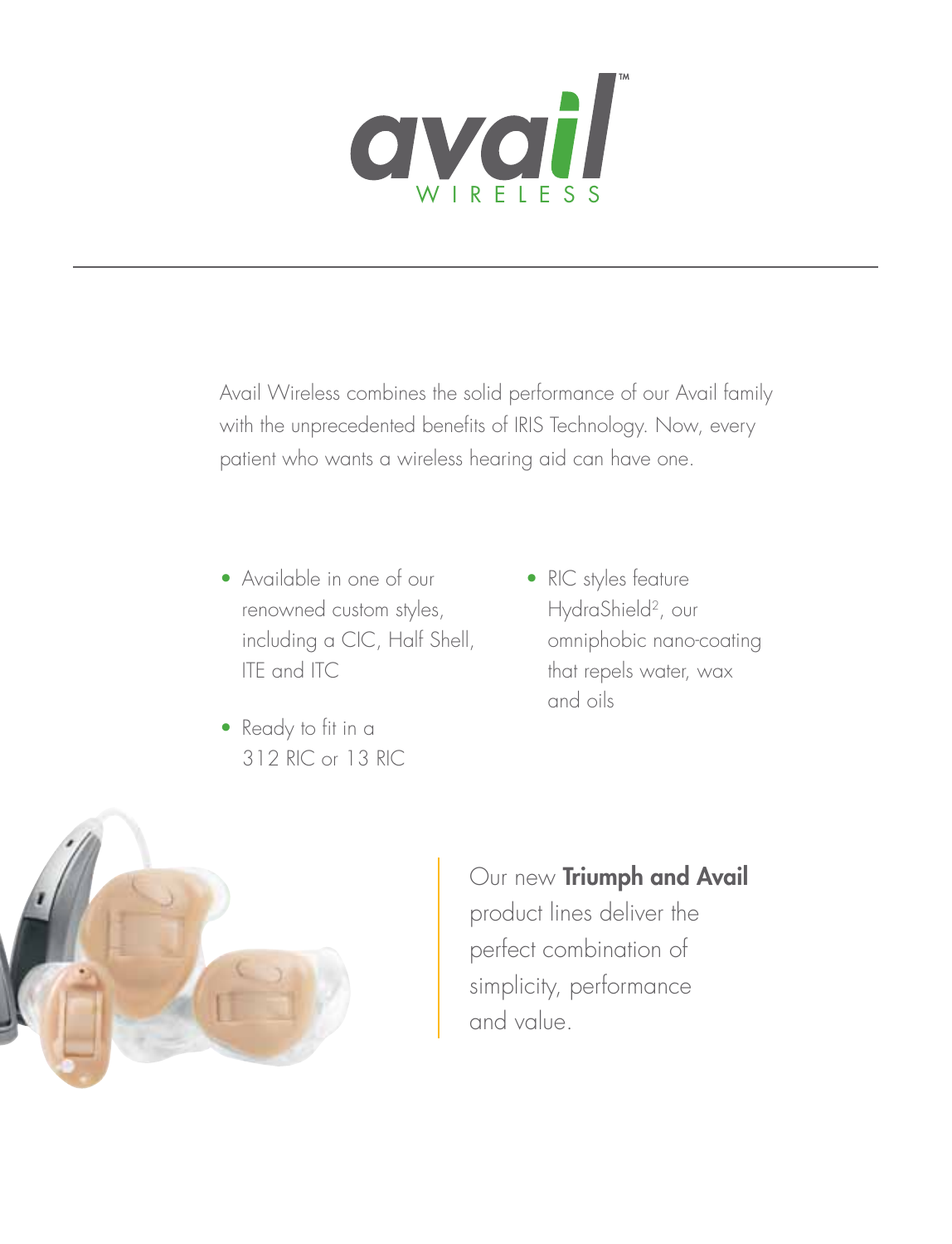## life *without* limitations

### **SURFLINK**

Powered by IRIS™ Technology, MicroTech's proprietary wireless platform, both Triumph and Avail connect seamlessly to our innovative Surflink accessories, enabling unprecedented control, convenience and personalization.

**SurfLink Mobile** – The industry's most unique and versatile cell phone solution, SurfLink Mobile uses our JustTalk mode to enable true hands-free cell phone conversations (thanks to its ability to turn our wireless hearing aids into both phone receiver and microphone). But it's also a break-through remote microphone, assistive listening device, media streamer, and hearing aid remote, too.

**SurfLink Media** – The industry's first set-and-forget media streaming solution, SurfLink Media connects to TVs, stereos and more to wirelessly stream audio to users' hearing aids while enabling seamless room-to-room transitions.

**SurfLink Programmer** – Combined with IRIS Technology and Inspire® fitting software, SurfLink Programmer gives you the ultimate speed and flexibility in direct-to-hearing aid wireless programming with no relay device.

**SurfLink Remote** – This handy remote lets patients adjust and control their wireless hearing aids with the push of a button.